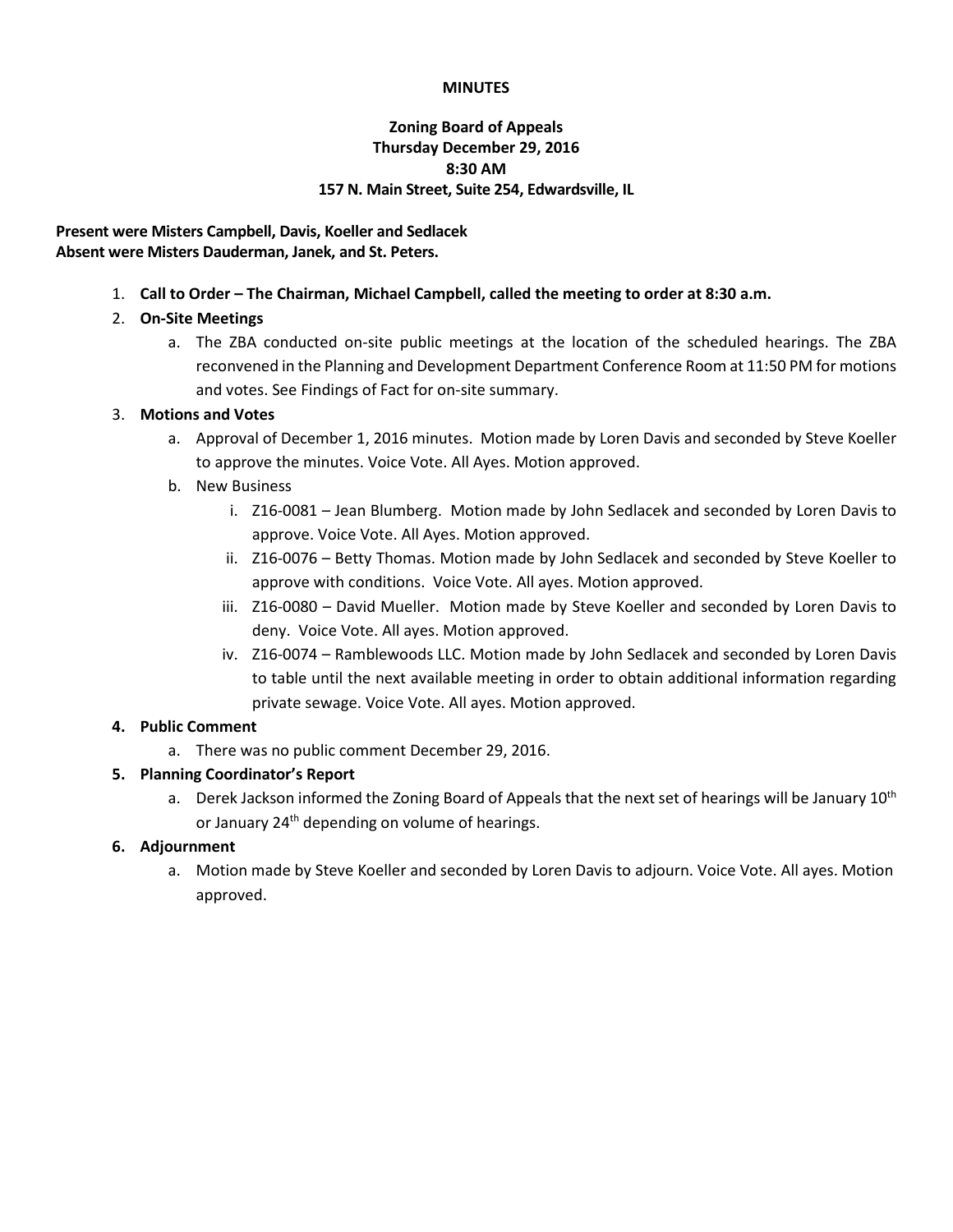#### **December 29, 2016 Finding of Fact and Recommendations**

**Mr. Michael Campbell, Chairman, called the meeting to order at 8:30 AM in the office of the Madison County Planning and Development Department.**

### **Present were Misters Campbell, Davis, Koeller, and Sedlacek. Absent were Misters Dauderman, Janek St. Peters.**

The Board of Appeals, established by the Chairman and the Board of Supervisors and provided for under the terms of the Madison County Zoning Ordinance, 1963 and all subsequent amendments/revisions thereto does hereby submit the Reports and Recommendations on the following:

**File #Z16-0081 – Jean Blumberg (Moro Township) File #Z16-0076 – Betty Thomas (Moro Township)**

#### **Finding of Fact and Recommendations**

**Z16-0081 -** Petition of Jean Blumberg, applicant for owner of record, Doris Meyer, Revocable Living Trust, requesting a variance as per Article 93.023, Section B, Item 1 Sub (a) in order to create a tract of land that will have 50 feet of property width instead of the required 150 feet. This is located in an Agricultural District in Moro Township, at **7856 St. James Road, Moro,** Illinois PPN#16-1-03-25-00-000-001 **(05)**

A **motion** was made by Mr. Koeller and seconded by Mr. Davisthat the petition of Jean Blumberg be as follows: "Granted."

**The Finding of Fact of the Board of Appeals**: I. The notice of public hearing was posted on the property in accordance with the terms of the ordinance; II. The legal notice appeared in the newspaper and meets the requirements of the ordinance for publication; III. The adjoining property owners were notified by mail of the time and date of the public hearing and none were in attendance; IV. Carl Nail, land surveyor, spoke on behalf of the applicant, Jean Blumberg. Mr. Nail stated that his client is seeking to subdivide the subject property into three (3) tracts of land. Mr. Nail stated that the request is to allow Tract 3, which is 74.34 acres in size, to have a fifty (50) foot wide stem to connect the property directly to Saint James Drive in lieu of the 150 foot width requirement. Mr. Nail stated that the fifty (50) foot wide stem would be located along the existing field road that is utilized by the property owner to access the tillable farm ground, and that no new improvements are being proposed; V. The Board of Appeals notes for the record that the proposed variance request would be compatible with the surrounding area; VI. The Board of Appeals feels that to allow this request would not cause a detrimental effect on adjoining properties; VII. The Board of Appeals notes that the Comprehensive Plan, Madison County Zoning Ordinance, and the zoning file were taken into consideration.

Voice Vote.

Ayes to the motion: Misters Campbell, Davis, Koeller, and Sedlacek. Nays to the motion: None. Absent: Misters Dauderman, Janek, and St. Peters. Where upon the Chairman declared the motion duly adopted.